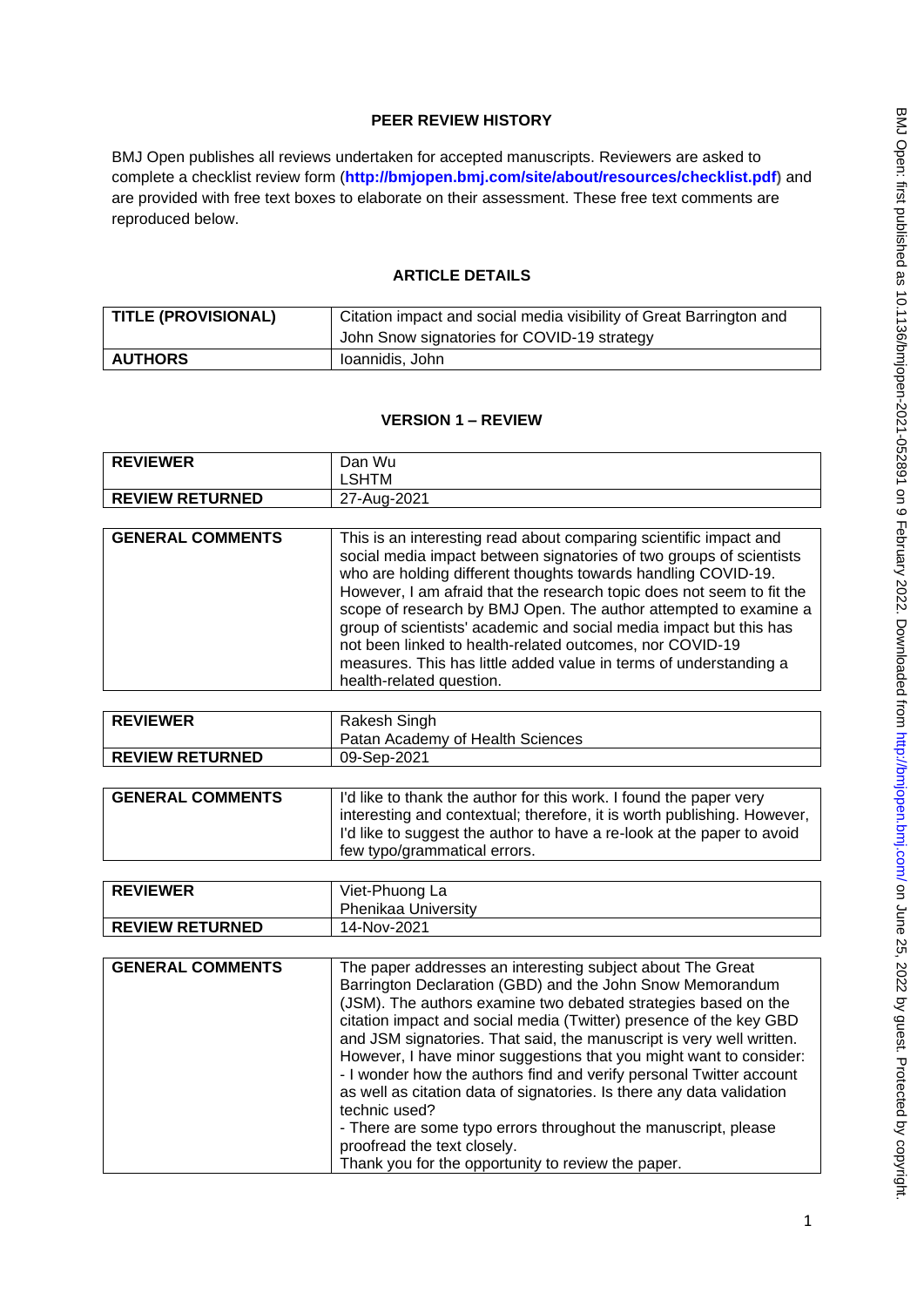### **VERSION 1 – AUTHOR RESPONSE**

Reviewer: 1 Dr. Dan Wu, LSHTM Comments to the Author:

This is an interesting read about comparing scientific impact and social media impact between signatories of two groups of scientists who are holding different thoughts towards handling COVID-19. However, I am afraid that the research topic does not seem to fit the scope of research by BMJ Open. The author attempted to examine a group of scientists' academic and social media impact but this has not been linked to health-related outcomes, nor COVID-19 measures. This has little added value in terms of understanding a health-related question.

Reply: Thank you for finding the work to be so interesting. As stated in the Aims and scope of BMJ Open: "BMJ Open is a medical journal. We consider papers addressing research questions in clinical medicine, public health and epidemiology. We also welcome studies in health services research, health economics, surgery, qualitative research, research methods, medical education, medical publishing and any other field that directly addresses patient outcomes or the practice and delivery of healthcare." This research manuscript is totally relevant to public health and epidemiology, it actually addresses one of the hottest questions in these fields. To make this more obvious, in the revision I have added: "The debate between the Great Barrington Declaration and the John Snow Memorandum has been one of the most important debates in the recent history of public health, touching on central issues in the handling of the major, lethal COVID-19 pandemic. Whether and how to use lockdown measures and whether focused protection of vulnerable populations is feasible and a good idea to adopt in pandemic response can have tremendous implications and ripple effects for public health, medicine, and society at large. Understanding the scientific credentials, field expertise, and social media presence of the champions of these different health policies is essential. Several scientists involved in these petitions have had also instrumental roles in leading or advising on public health policy in many countries and states."

### Reviewer: 2

Dr. Rakesh Singh, Patan Academy of Health Sciences Comments to the Author:

I'd like to thank the author for this work. I found the paper very interesting and contextual; therefore, it is worth publishing. However, I'd like to suggest the author to have a re-look at the paper to avoid few typo/grammatical errors.

Reply: Thank you for the kind appreciation of this work. I have gone carefully through the paper and have corrected typos/grammatical errors.

### Reviewer: 3

Dr. Viet-Phuong La, Phenikaa University Comments to the Author:

The paper addresses an interesting subject about The Great Barrington Declaration (GBD) and the John Snow Memorandum (JSM). The authors examine two debated strategies based on the citation impact and social media (Twitter) presence of the key GBD and JSM signatories. That said, the manuscript is very well written.

Reply: Thank you for the kind appreciation of this work.

However, I have minor suggestions that you might want to consider:

I wonder how the authors find and verify personal Twitter account as well as citation data of signatories. Is there any data validation technic used?

Reply: The revised version clarifies that "Personal Twitter accounts are easy to match against a specific person, provided that the identity of that person can be discerned in Twitter. One cannot exclude the possibility that some of the people for which no Twitter account could be identified may have a pseudonymous Twitter account that hides their true identity. However, in this case they are not using their personal credentials and overall expertise profile to support the credibility and validity of their Twitter content. Moreover, some academics or researchers may not have personal Twitter accounts, but the centre, institute, or other organization they work in may have some social media presence. The current analysis did not aim to capture these Twitter accounts, since, by definition, they are not personal accounts, but serve a very different role."

As for citation counts, no database is perfect, and Scopus has some limitations. However, these are very well documented, they are explicitly described in the Discussion section and they are not large enough to affect the validity of the main analysis of this paper. I have expanded this pre-existing section as: "Citation indices